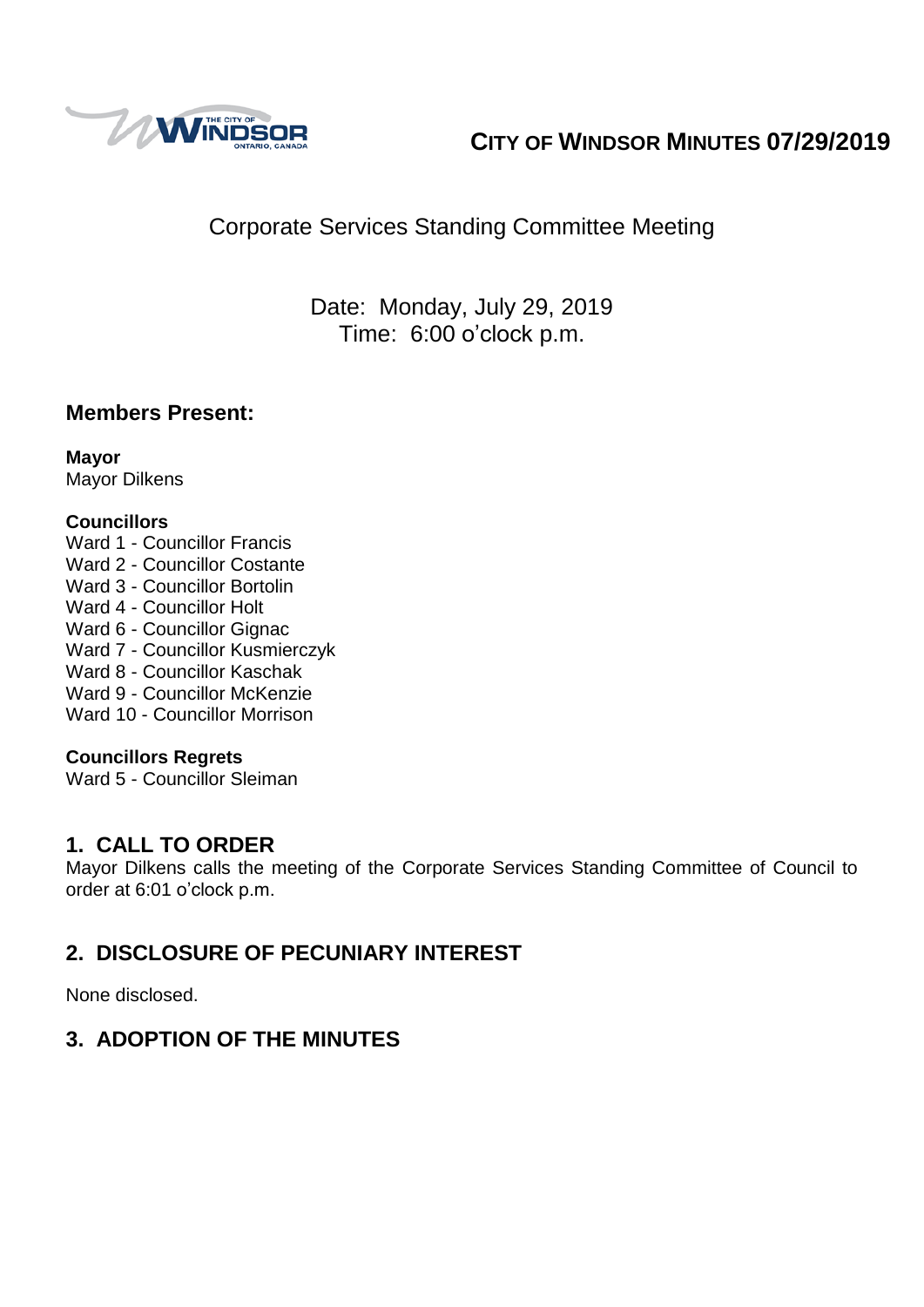#### **3.1. Minutes of the Executive Committee meeting held January 29, 2018**

Moved by: Councillor Kaschak Seconded by: Councillor Francis

THAT the Minutes of the Executive Committee meeting of Council held January 29, 2018 **BE ADOPTED** as presented. Carried.

Report Number: SCM 60/2018

### **4. REQUEST FOR DEFERRALS, REFERRALS OR WITHDRAWALS**

#### **5.5. Corporate Asset Management Plan**

Moved by: Councillor Francis Seconded by: Councillor Gignac

Decision Number: CSC 329

THAT City Council **RECEIVE** and **APPROVE** the attached Asset Management Plan for the City of Windsor in compliance with Ontario Regulation 588/17 – Asset Management Planning for Municipal Infrastructure; and further,

That the report of the Manager of Asset Planning dated July 8, 2019 entitled "Corporate Asset Management Plan" **BE DEFERRED** to the 2020 Budget Deliberations to allow Council to consider the additional recommendations in the report. Carried.

Councillor Morrison voting nay.

Report Number: S 129/2019 Clerk's File: AF/11247

## **5. PRESENTATIONS AND DELEGATIONS**

#### **5.1. PwC Internal Audit Quarterly Summary Report April 1 to June 30, 2019**

#### **Suk Bedi, Director Risk Assurance Services; and Christopher O'Connor, partner, PricewaterhouseCoopers LLP**

Suk Bedi, Director Risk Assurance Services; and Christopher O'Connor, partner, PricewaterhouseCoopers LLP appear before the Corporate Services Standing Committee regarding the report PwC Internal Audit Quarterly Summary Report April 1 to June 30, 2019 and provide a brief summary of projects that are underway. Mr. O'Connor indicates that objectives have been met regarding Windsor Essex County Housing Corporation (WECHC) and management action plans are in place. Mr. O'Conner provides a brief summary of the status of the following projects that are underway: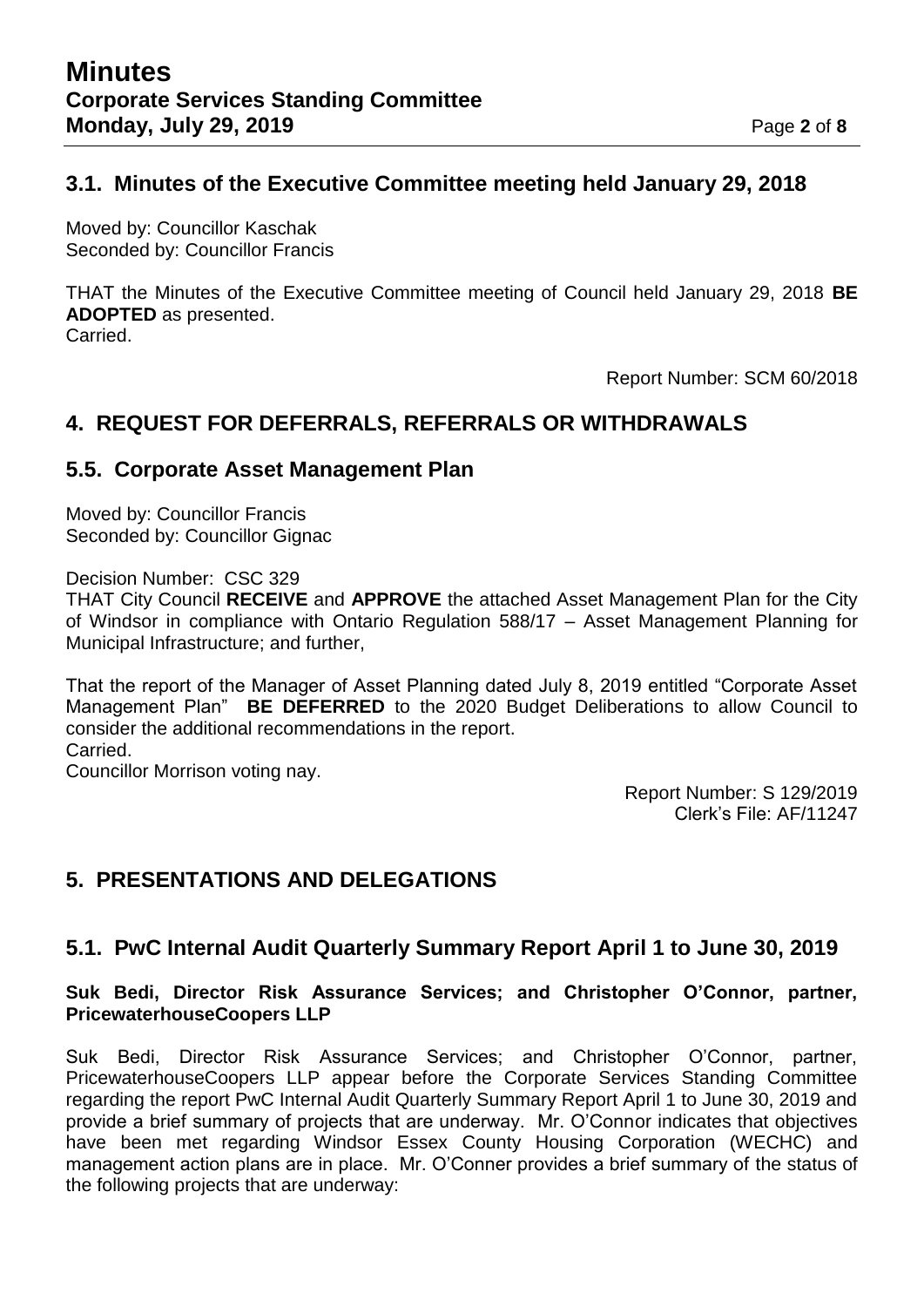## **Minutes Corporate Services Standing Committee Monday, July 29, 2019 Page 3** of **8**

- a) Internal Audit Performance Dashboard 2018-19
- b) Concerned Citizen and Employee Hotline Status
- c) CHC Asset Management Housing Portfolio Internal Audit Report
- d) Hotline Investigation Report NTS-002-2018;

and concludes by indicating that timelines are being met.

Moved by: Councillor Gignac Seconded by: Councillor Costante

Decision Number: CSC 325

THAT the *attached* report provided by PricewaterhouseCoopers LLP (PwC) for the period April 1, 2019 to June 30, 2019 comprised of the following:

- a) Internal Audit Performance Dashboard 2018-19
- b) Concerned Citizen and Employee Hotline Status
- c) CHC Asset Management Housing Portfolio Internal Audit Report
- d) Hotline Investigation Report NTS-002-2018

**BE RECEIVED** for information; and further,

THAT City Council **AUTHORIZE** administration to proceed to implement the Management Action Plan as prescribed in the Hotline Investigation Report NTS-002-2018; and,

THAT City Council **DIRECT** administration to report on the progress of the implementation of the Management Action Plans and that such report s should coincide with Pr icewaterhouseCoopers LLP's quarterly updates to Council. Carried.

> Report Number: SCM 244/2019 Clerk's File: AF/11247

### **5.2. PwC Internal Audit Year in Review 2018-2019**

Moved by: Councillor Francis Seconded by: Councillor Costante

Decision Number: CSC 326

That the attached report provided by PricewaterhouseCoopers (PwC) entitled "Internal Audit Year in Review 2018-2019" dated June 30, 2019 **BE RECEIVED** for information. Carried.

> Report Number: SCM 245/2019 Clerk's File: AF/11247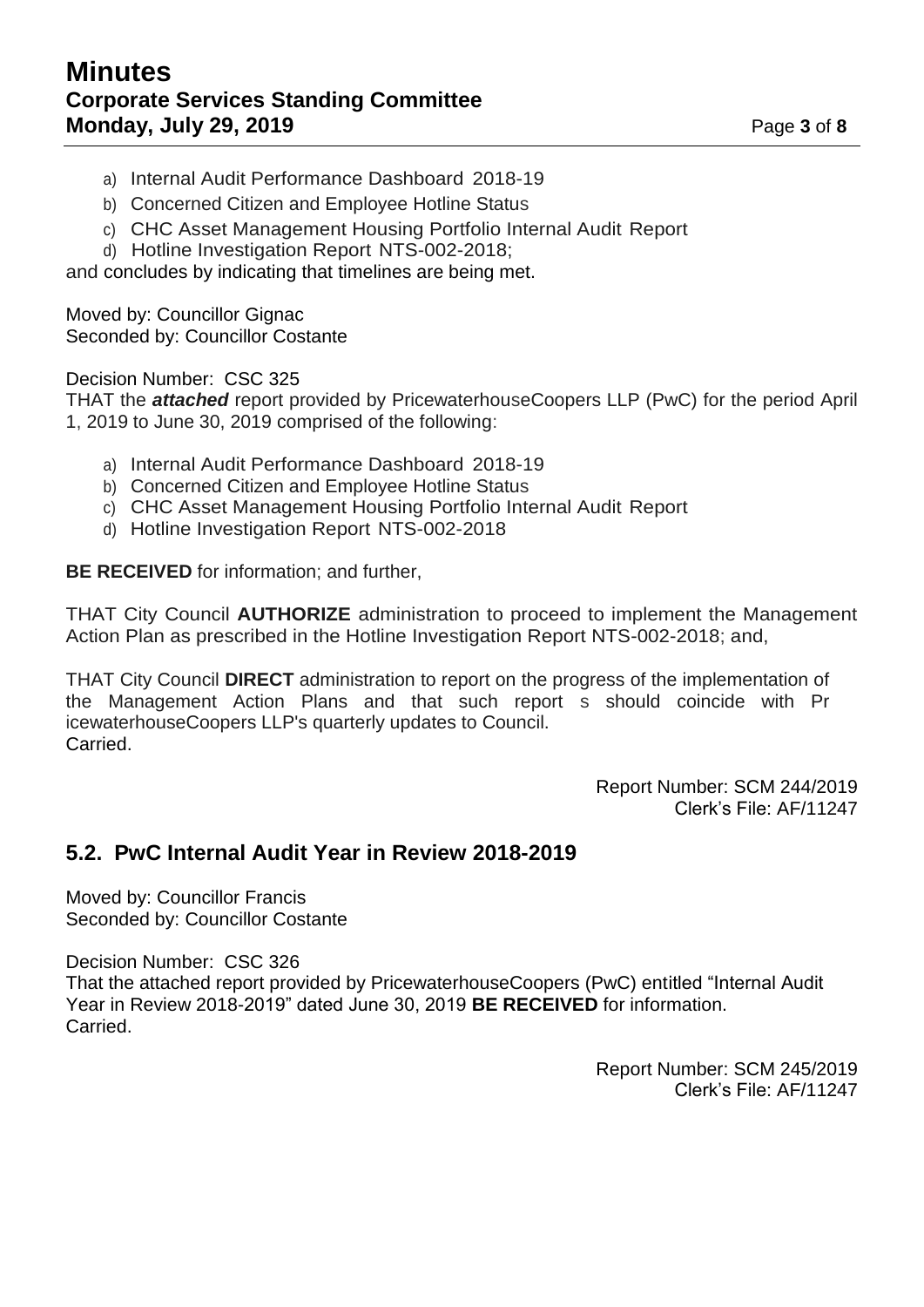### **5.3. Status Report on Implementation of Audit Recommendations - 2019 Q2 - City Wide**

Moved by: Councillor Costante Seconded by: Councillor Holt

Decision Number: CSC 327 THAT City Council **RECEIVE FOR INFORMATION** the Status Report on Implementation of Audit Recommendations as of 2019 Q2 (attached as Appendix A). Carried.

> Report Number: S 126/2019 Clerk's File: AF/11247

#### **5.4. Summary of Hotline Issues Referred to Management by PwC - 2019 Q2 - City Wide**

Moved by: Councillor Gignac Seconded by: Councillor Kaschak

Decision Number: CSC 328 THAT City Council **RECEIVE FOR INFORMATION** the Summary of Hotline Issues Referred to Management by PwC from April 1, 2019 – June 30, 2019 (attached as Appendix A). Carried.

> Report Number: S 127/2019 Clerk's File: AF/11247

#### **6.5. Windsor Essex Community Housing Corporation - Annual General Meeting - City Wide**

**Ami Patel, Chief Financial Officer & Director of Finance, Windsor Essex Community Housing Corporation** 

Ami Patel, Chief Financial Officer & Director of Finance, Windsor Essex Community Housing Corporation appears before the Corporate Services Standing Committee regarding the administrative report Windsor Essex Community Housing Corporation – Annual General Meeting – City Wide and is available for questions.

Moved by: Councillor Gignac Seconded by: Councillor Francis

Decision Number: CSC 334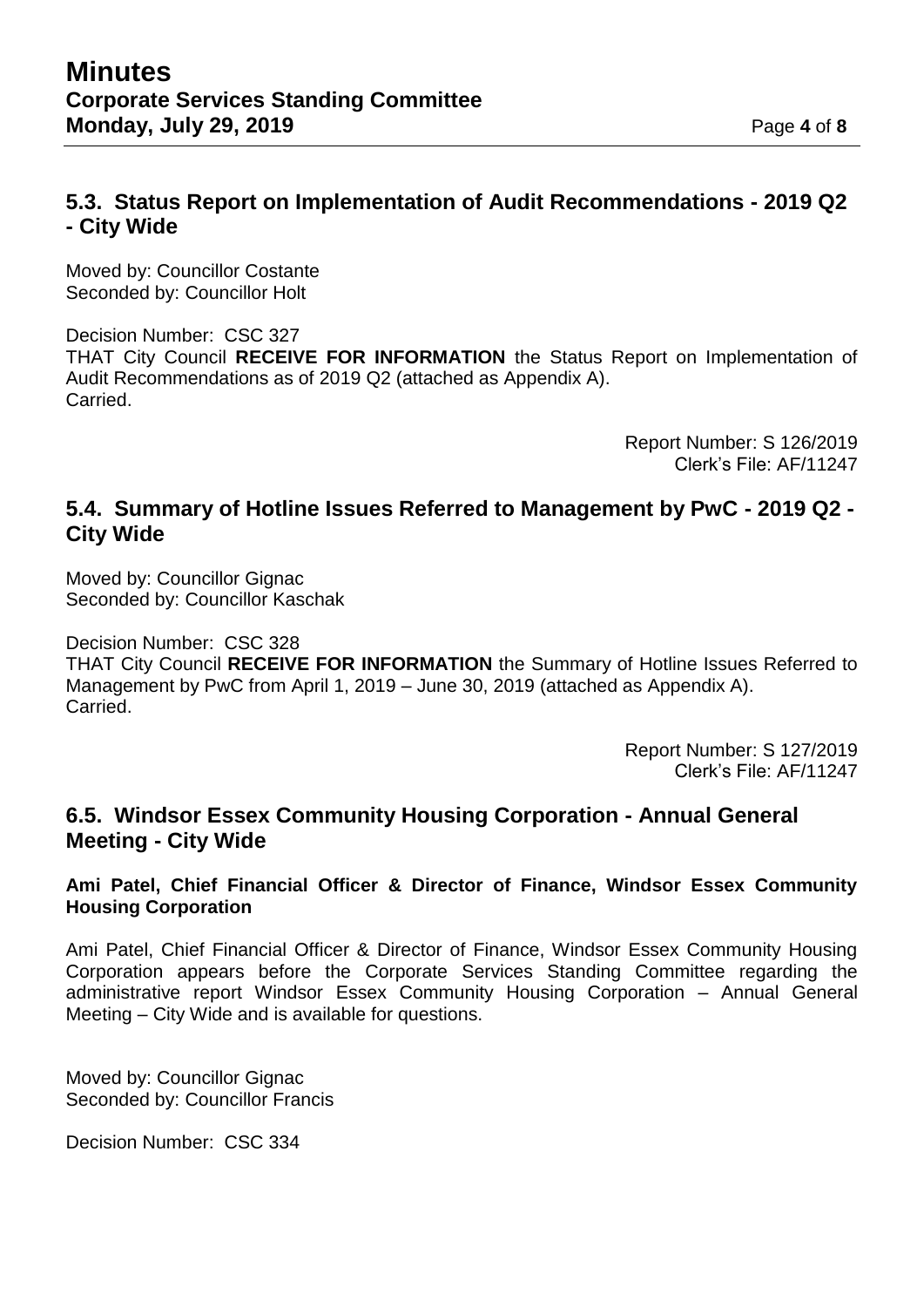## **Minutes Corporate Services Standing Committee Monday, July 29, 2019 Page 5** of **8**

THAT in accordance with the Shareholder Declaration, City Council **RECEIVE** the following documents as it relates to Windsor Essex Community Housing Corporation (WECHC) 2018 fiscal year end:

- Audited Financial Statements
- External Auditor Finding Report
- Management Letter

THAT City Council, acting as the shareholder for WECHC **APPROVE** the resolutions attached as Appendix G and H and presented herein by WECHC; and,

THAT the Mayor **BE AUTHORIZED** to execute the shareholder's resolutions on behalf of The Corporation of the City of Windsor, in accordance with Council direction, with respect to all matters presented herein by WECHC for the year 2018. Carried.

> Report Number: C 140/2019 Clerk's File: SS2019

### **6. BUSINESS ITEMS**

#### **6.1. The Corporation of the City of Windsor 2018 Consolidated Financial Statements**

Moved by: Councillor Morrison Seconded by: Councillor Kaschak

Decision Number: CSC 330 THAT City Council **RECEIVE AND ACCEPT** the Audited Consolidated Financial Statements for the year ended December 31, 2018, including the City of Windsor Trust Fund Statements. Carried.

> Report Number: S 133/2019 Clerk's File: AF/11247

### **6.2. Compliance with Applicable Laws & Regulations, 2019 Q2 - City Wide**

Moved by: Councillor Gignac Seconded by: Councillor Francis

Decision Number: CSC 331 THAT City Council **RECEIVE FOR INFORMATION** the Status Report on Compliance with Applicable Laws and Regulations, 2019 Q2. Carried.

Report Number: S 130/2019 Clerk's File: AF/11247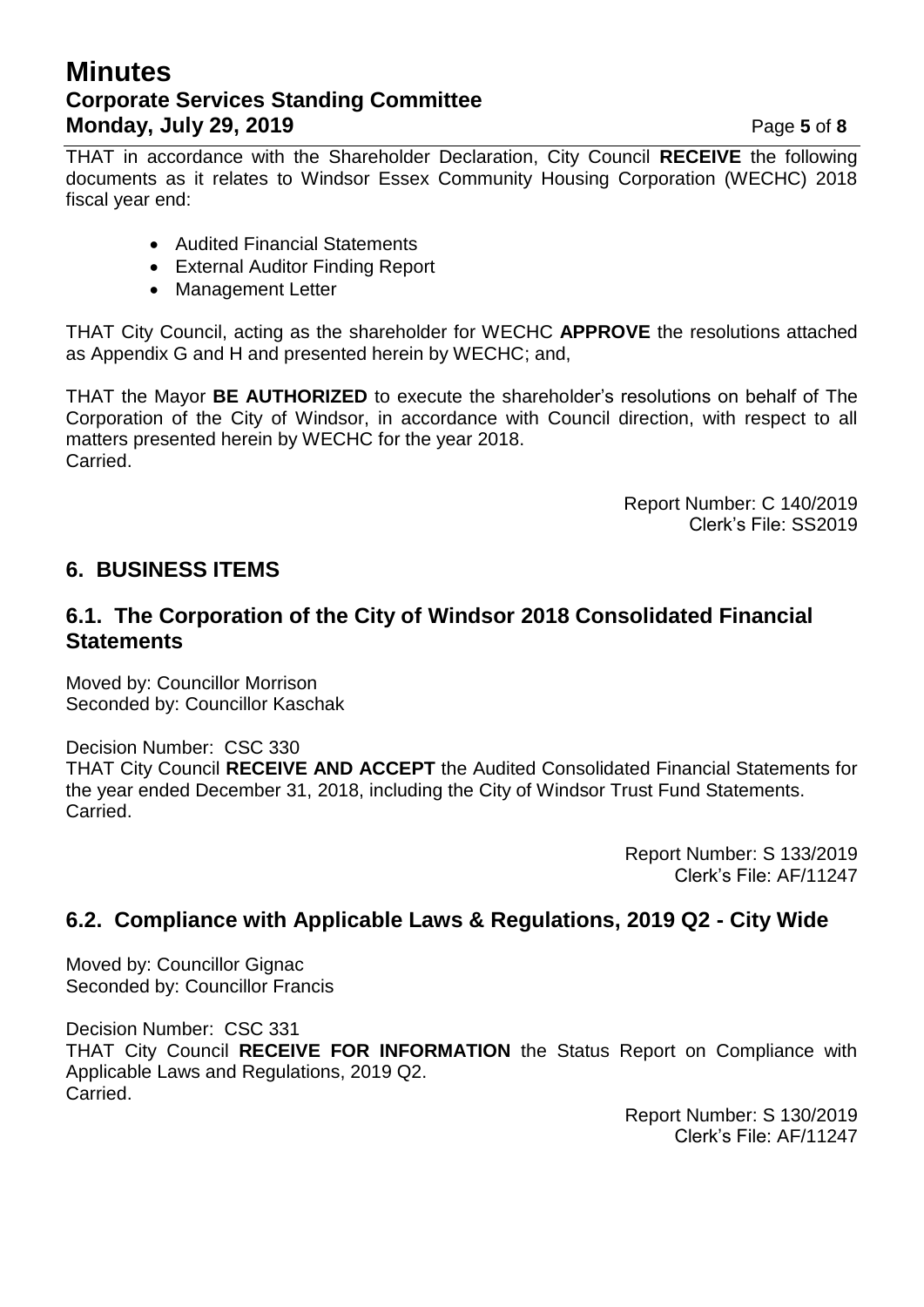#### **6.3. 2019 Second Quarter Operating Budget Variance Report**

Moved by: Councillor McKenzie Seconded by: Councillor Morrison

Decision Number: CSC 332 THAT Council **RECEIVE FOR INFORMATION** the 2019 2nd Quarter Operating Budget Variance Report from the Chief Financial Officer and City Treasurer; and,

THAT the Chief Administrative Officer and the Chief Financial Officer & City Treasurer **BE DIRECTED** to monitor the 2019 Operating Budget and continue to seek further means of offsetting any potential variances that may arise. Carried.

> Report Number: S 131/2019 Clerk's File: AFB/13207

#### **6.4. Delegation of Authority Semi-Annual Report for the Period of January 1, 2019 - June 30, 2019 -- CITY WIDE**

Moved by: Councillor McKenzie Seconded by: Councillor Kusmierczyk

Decision Number: CSC 333 THAT the Delegation of Authority Semi-Annual Report for the first half of 2019 (January 1, 2019 through June 30, 2019) **BE RECEIVED** for information. Carried.

> Report Number: CM 26/2019 Clerk's File: AFB/13207

#### **6.6. Disaster Mitigation and Adaptation Fund (Special Intake)**

Moved by: Councillor Gignac Seconded by: Councillor Francis

Decision Number: CSC 335

THAT in order to undertake a major project aimed at reducing the likelihood of future flooding, City Council approve the following recommendations:

1. THAT City Council **APPROVE** the Chief Administrative Officer to submit an Expression of Interest, and Full Application for the \$80,484,001 project identified in this report, to Infrastructure Canada (INFC) for the Disaster Mitigation and Adaptation Fund (DMAF)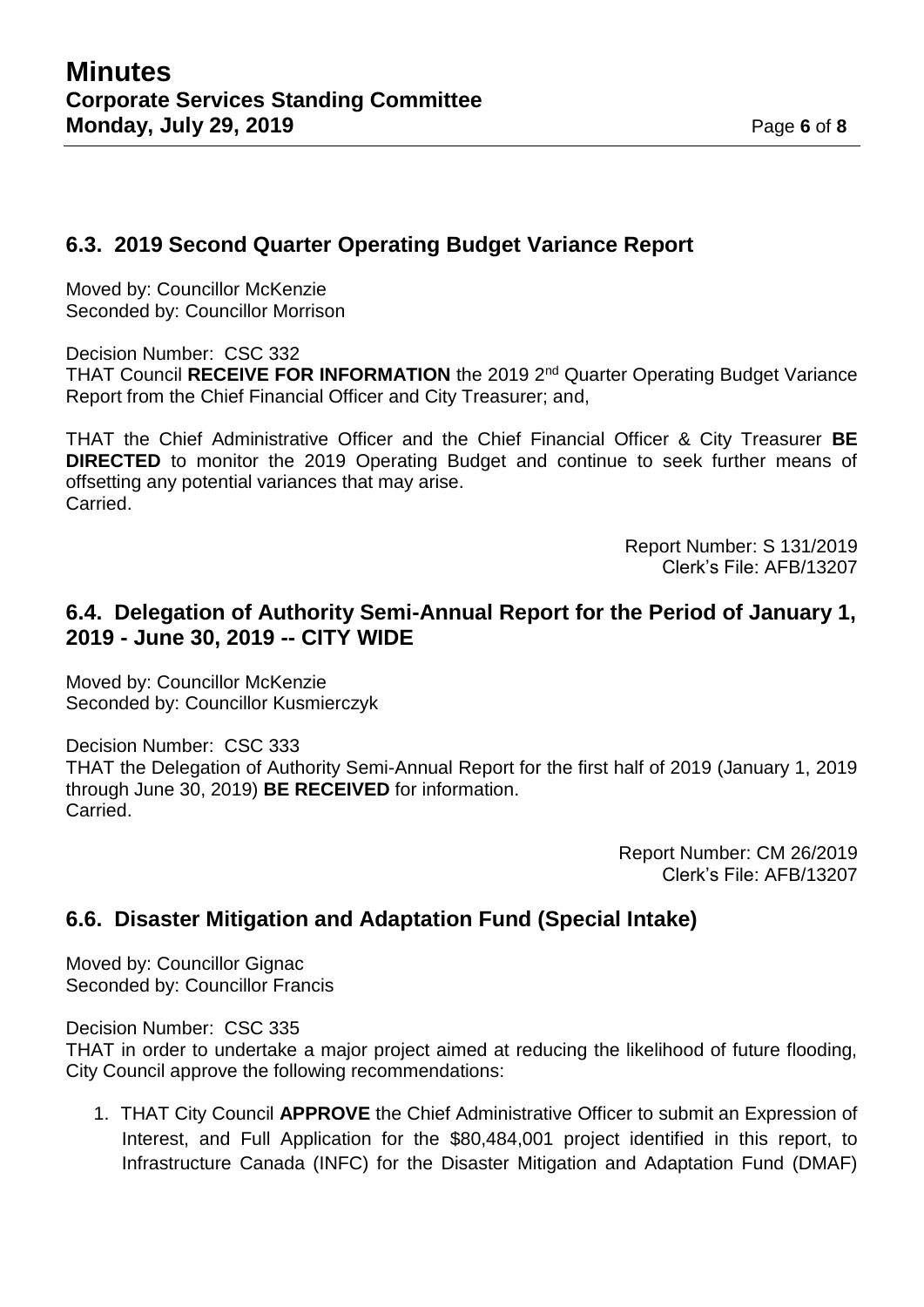## **Minutes Corporate Services Standing Committee Monday, July 29, 2019 Page 7** of **8**

subject to the documents being satisfactory in technical content by the City Engineer and financial content by the City Treasurer; and,

- 2. THAT City Council **SUPPORT** the matching funding for the City's portion of the project, as \$5,000,000 each year from 2020 to 2030 from the Sewer Master Plan Implementation Project (ENG-002-19); and,
- 3. THAT in the event the City receives written confirmation of the Grant funding being awarded to the City, then City Council **APPROVES** the following:
	- a) THAT City Council **APPROVE** the use of funding identified in the Sewer Master Plan Implementation Project (ENG-002-19) as the City's matching portion for the DMAF grant, with funding specifically identified as follows:
		- 1. **PRECOMMITMENT** of \$5,000,000 each year from 2020 to 2023 so that these funds are available for immediate use; and,
		- 2. Placeholder funding of \$5,000,000 each year from 2024 to 2030 be **APPROVED** and that once funding for each year is within 5 years it **BE DEEMED** precommited and available for immediate use.
	- b) THAT the Chief Administrative Officer and City Clerk **BE AUTHORIZED** to execute any agreements, declarations or approvals required resulting from receiving grant funding approval for the DMAF program and being satisfactory in technical content to the City Engineer, in financial content to the City Treasurer, and in form to the City Solicitor; and,
	- a) The Chief Administrative Officer **BE AUTHORIZED** to delegate signing of all claims and applicable schedules and other such documents required as part of the request for payment to the City Engineer or designate, subject to financial content approval from the area's Financial Planning Administrator or their manager; and,
	- b) The Chief Administrative Officer and City Clerk **BE AUTHORIZED** to sign agreements or contracts with successful vendors/proponent/bidder satisfactory in technical content to the City Engineer, in financial content to the City Treasurer, and in form to the City Solicitor; and,
	- c) The Purchasing Manager **BE AUTHORIZED** to issue Purchase Orders as may be required to affect the recommendation noted above, subject to all specification being satisfactory in technical content to the City Solicitor for legal content and in financial content to the City Treasurer.

Carried.